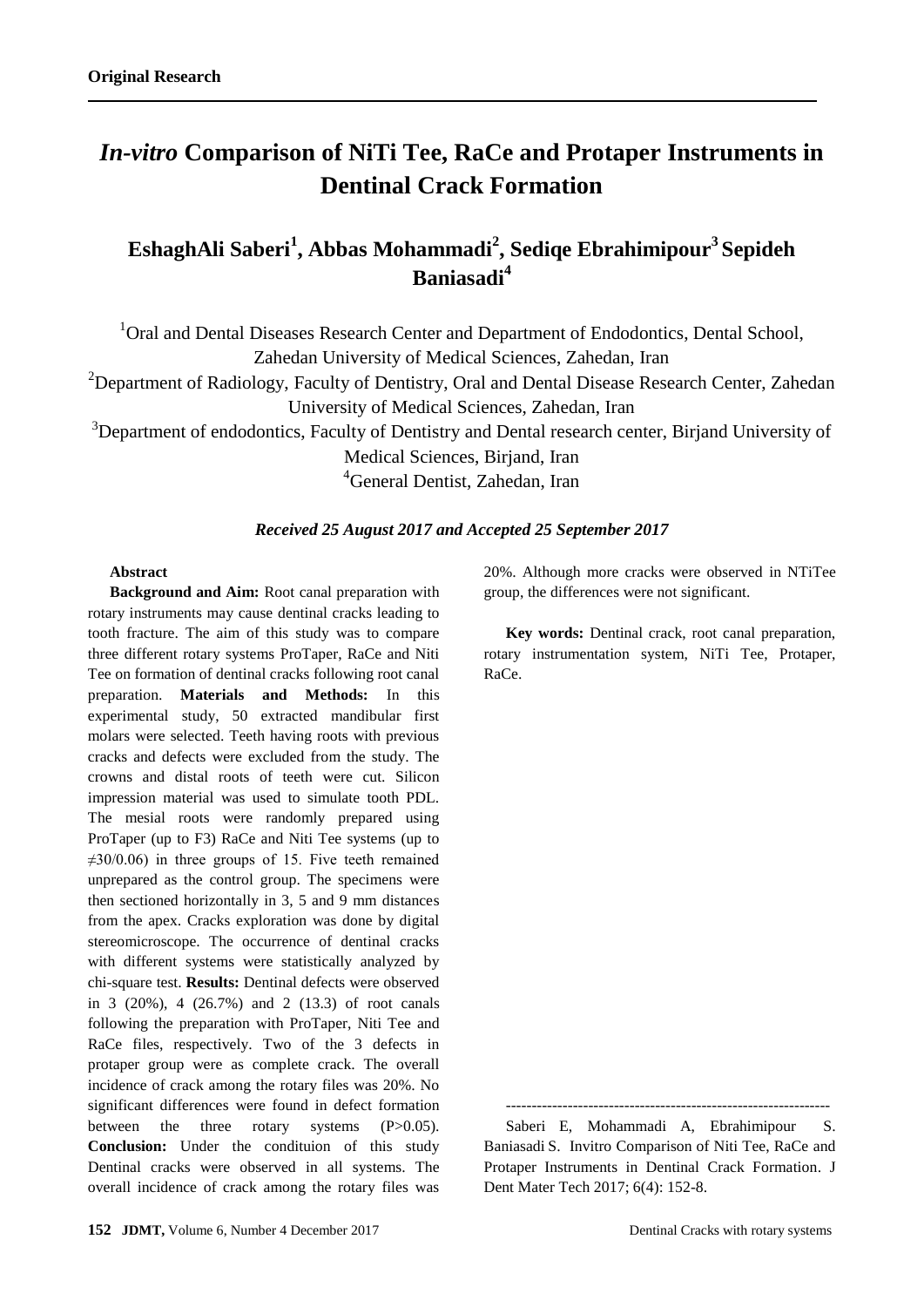#### **Introduction**

Endodontic procedures require adequate cleansing and shaping and an acceptable three dimensional obturation of root canal systems. Vertical root fracture and cracks may appear after canal enlargement, filling especially lateral compaction , post space preparation, retreatment and ultrasonic instruments [\(1\)](#page-4-0).

These consequences have seen during and after root canal therapies and may finally lead to treatment failures or even tooth loss [\(1\)](#page-4-0). Therefore, early diagnosis of predisposing factors and efforts to reduce their incidence is necessary. Numerous studies have reported that root canal preparation with nickel-titanium (NiTi) rotary instruments leads to crack formation in root dentin[\(2-4\)](#page-4-1). Rundquist showed that cracks originate from the apical third [\(5\)](#page-4-2).

Cracks or craze lines may initiate from the external surface of root without extending into the root canal lumen, or they may extend from inside the canal toward the outer surface, without reaching it. Alternatively, they may extend from the most inner to the most outer surface and make a connection between pulp and periodontal ligament [\(6\)](#page-4-3). Occurrence of such lesions should be prevented as far as possible.

ProTaper files are well known rotary instruments with Convex Triangular *Cross Section* that performed well in different studies with regard to shaping ability [\(9,](#page-5-0) [10\)](#page-5-1).

RaCe instruments with a triangular cross-sectional design and alternating cutting edges (straight sector varies with twisted sector) are claimed to prevent from screwing the instrument into the root canal thus reducing intraoperative torque values [\(11\)](#page-5-2).

Because of their increased tapering, their active cutting movements are facilitated and thus more dentin is removed in coronal areas in comparison to other rotary systems and maintained the original canal curvature more than ProTaper [\(12\)](#page-5-3).

NiTi Tee instruments consist of six Ni-Ti files (Coronal Shaper, K-type and five files with a modified S-profile) with varying tapers for use with the crown down method. Like most rotary instruments is a rounded noncutting tip with S-type flute design that is characterized by two 90° cutting edges with no radial lands. Flutes at base are twice the size of flutes at the tip.

This three NiTi root canal instruments represent three different cross-sectional designs with large variations in the depth of the flute; apply in crown down technique [\(13\)](#page-5-4).

Hyeon-Cheol Kim showed that stiffer file designs generated higher stress concentrations in the apical root dentin during preparation of the curved canal, which increases the risk of dentinal defects. Thus, stress levels during shaping and fracture susceptibility after shaping vary with instrument design [\(14\)](#page-5-5).

Also the final apical preparation size is an important factor in root canal cleanliness. However, enlargement of the apical region with larger instruments may cause excessive crack formation and root canal transportation. There is currently no consensus on the optimum final apical preparation size [\(15\)](#page-5-6) Several studies have examined and compared the crack formation in various Rotary, Recircal and Hand preparation systems [\(3,](#page-4-4) [8,](#page-5-7) [9,](#page-5-0) [16,](#page-5-8) [17\)](#page-5-9). They claimed that the tip design, cross-section geometry, constant or progressive taper type, constant or variable pitch, and flute form might also contributed to defect formation. Yoldas et al reported the fracture rates up to 60%. The relatively low flexibility of the rotary files and repeated instrumentation of the roots reported the two reasons for the high degree of crack formation in this study [\(8\)](#page-5-7).

To our knowledge, no studies have been performed to evaluate dentinal cracks that may cause by three multi rotary files with the same number of files and the same application method but various cross sections. Thus the aim of this study was to compare the Niti Tee, RaCe and Protaper instruments on dentinal crack formation after root canal preparation of mesial roots of mandibular molars.

#### **Material and methods**

In this in vitro study, 50 extracted first mandibular molars were selected.

The inclusion criteria were mandibular molars with roots of 0-20 degrees of curvature. The teeth were examined radiographically and molars with previous dental treatment, open apex or root resorption and severe anatomic variation were excluded from the study.

Root surfaces were cleaned from calculus and tissue remnants and disinfected in NaOCl 2.5% ( Bojneh Co. Iran) by 1 minute immersion. After disinfection, the teeth were kept in normal saline.

The distal roots of the specimen were cut at a 11mm distance from the apex by a low speed saw (Isomet, Buehler, Ltd, Evanston: IL, USA) accompanied by water spray as coolant. The roots were observed by stereomicroscopy and light transmission by 12-fold magnification to detect any possible cracks or defects. Defective teeth were excluded from the study and replaced by sound molar roots.

The working length was determined by a K-file #15 (Dentsply, Maillefer, Switzerland) . The file was introduced into the canal until the tip could be seen through the apical foramen. Working length was established by 1mm reduction from the acquired length.

To simulate PDL, the silicon impresion material (Colten Whaledent AG Altsatten Switzerland) was used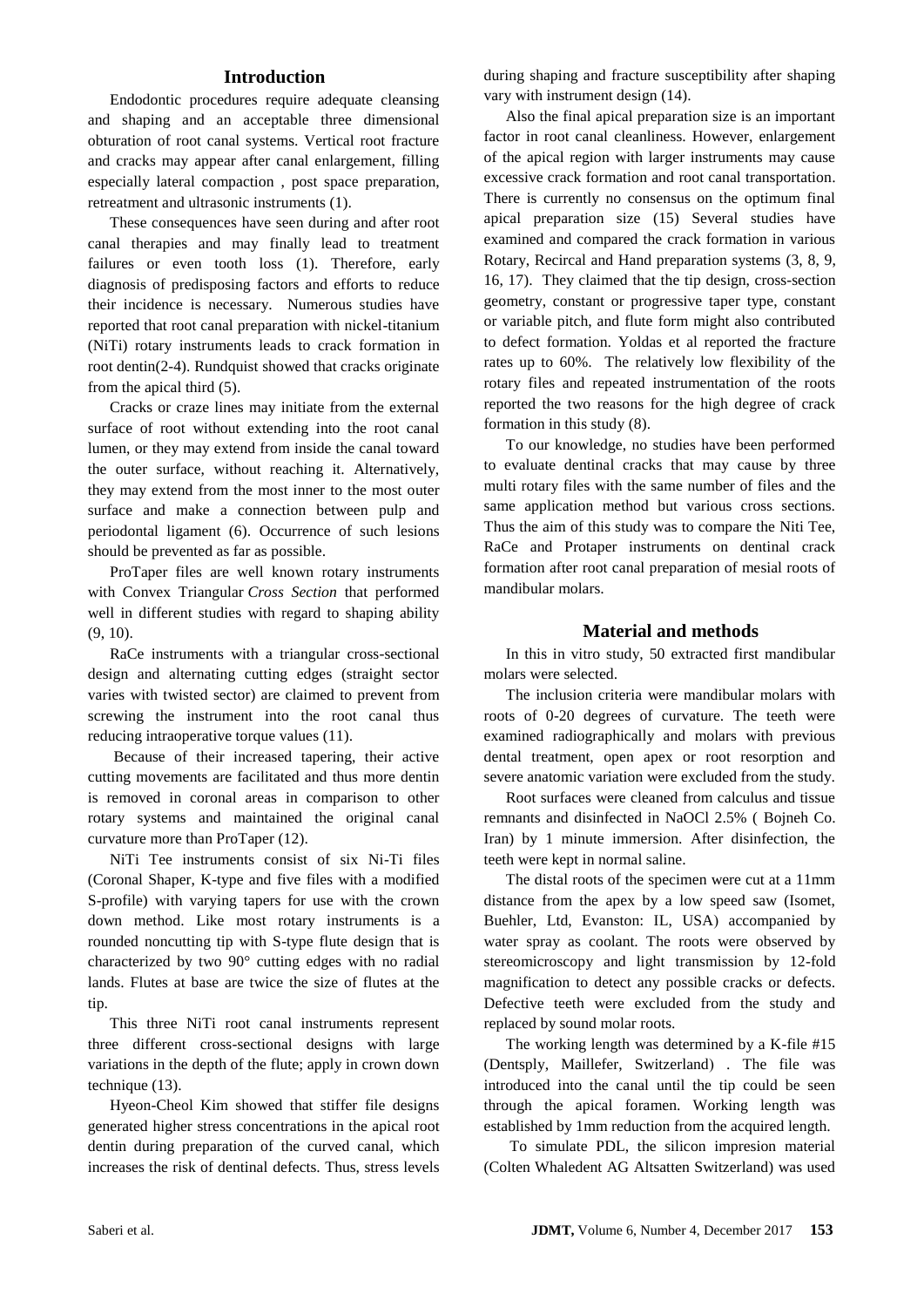so that 10 mm of the roots were placed in  $5 \times 5$  puty blocks (Altsatten Switzerland).

The roots were randomly divided into three experimental groups of 15 and one control group of 5 teeth.

In group 1, the roots were prepared by ProTaper universal rotary system (Densply Maillefer. ballaigous. Switzerland) coupled with reduction gear rotary handpiece driven by electric torque device (VDW co, Munich, Germany) according to manufacturer's instruction up to F3 (30/0.09) file. Sx file and then S1 and S2 were initially used with 300 rpm and 3 N/cm torque for flaring the coronal portion. Then, F1, F2 and F3 were used to the working length with a gentle apical pressure. Each file was used for preparation of 3 canals.

In group 2, roots were prepared with RaCe (FKG Dentaire, La Chaux-de-Fonds, Switzerland) rotary system using an electric motor with torque control (VDWco, Munich, Germany) according to the manufacturer's instructions with 600 rpm and 2N/cm as follow:  $\neq$ 10/0.04,  $\neq$ 35/0.08,  $\neq$ 25/0.06,  $\neq$ 25/0.04,  $\neq$ 25/0.06 and  $\neq$ 30/0.06. Each file was used for preparation of three canals.

In Group 3, mesial roots were prepared by NiTi ee (Sjöding Sendoline, Kista, Sweden) file system according to manufacure's instruction with 300 rpm and 2N/cm torque as follow; first #30/0.08 used for preflaring of the coronal and middle of the canal and creating a straight line access, Then #30/0.06 to 2/3 of working length, #30/0.04 to apical one-third, #25/0.04 to the working length, and then #20/0.04, #25/0.04 and #30/0.04 and finally #30/0.06 were used for apical enlargement. Each file was used for preparation of three canals.

 In group 4 (control group) the tooth left unprepared.

 During preparation, each canal were intermittently cleansed by sodium hypochlorite 2.5% (Bojneh Co. Iran), with a 27 gauge needle.

As final irrigation in all experimental groups (1, 2 and 3) 1 ml of EDTA 17% (Ariadent, Tehran, Iran) for 30 seconds and 5.25% sodium hypochlorite were used for removal of smear layer.

After instrumentation, the teeth were removed from the simulated block and washed with tap water. The Samples were cut horizontally At 3, 5 and 9 mm distances from the apex using a low spead saw (Isomet:BuehlerLtd.Lake Bluff.IL) of 0.13 mm thickness and water spray as coolant. After cleansing the surface, the samples were examined with a digtal stereomicroscope (BX43, Olympus) at a 40X magnification and the images were taken. Samples were evaluated by 2 observers to assess presence of any microcracks.

The samples were placed in "no crack" group, in the lack of any craze lines or microcracks either at the external surface of the root or at the internal surface of the root canal wall toward dentin. ''crack group'' was defined if any craze lines, microcracks, or fractures were present in root dentin.

All 50 specimens were assessed and the incidence of cracks on dentin was reported in number and percentage. The operators were blind to the grouping of samples. In cases of disagreement between observers, the samples were re-evaluated so that consensus was acquired.

Chi-Square test was used to find significant differences in crack incidence between the study groups.

#### **Results**

 In this study, 50 teeth were prepared by Protaper, RaCe and NiTiTee rotary systems in equal groups of 15. Cross sections were evaluated for presence of microcracks. Also, in each system, 45 cuts were evaluated in 15 teeth at 3 mm, 5 mm and 9 mm distance from the apical region. No crack was observed in the control group. There was no defect in any of the groups at 3 mm sections in this study.

Dentinal defects were observed in 3 samples (20%) of Protaper group that two cases of them were as complete crack (figure 1), 2 samples (13.3%) of RaCe group and 4 samples (26.7%) of NiTi Tee group.

Chi-square and Kruskal Wallis test showed no significant differences in the frequency of cracks at 3, 5 and 9 mm sections from apex between three experimental groups  $(P=0.76)$ . Of total of 135 sections in three rotary systems, the defects were observed in 9 samples (20 %).

Comparisons between Protaper, RaCe and NiTiTee rotary systems in producing dentinal defects are shown in table 1.



**Figure 1**. Microscopic view of complete crack in the dentinal wall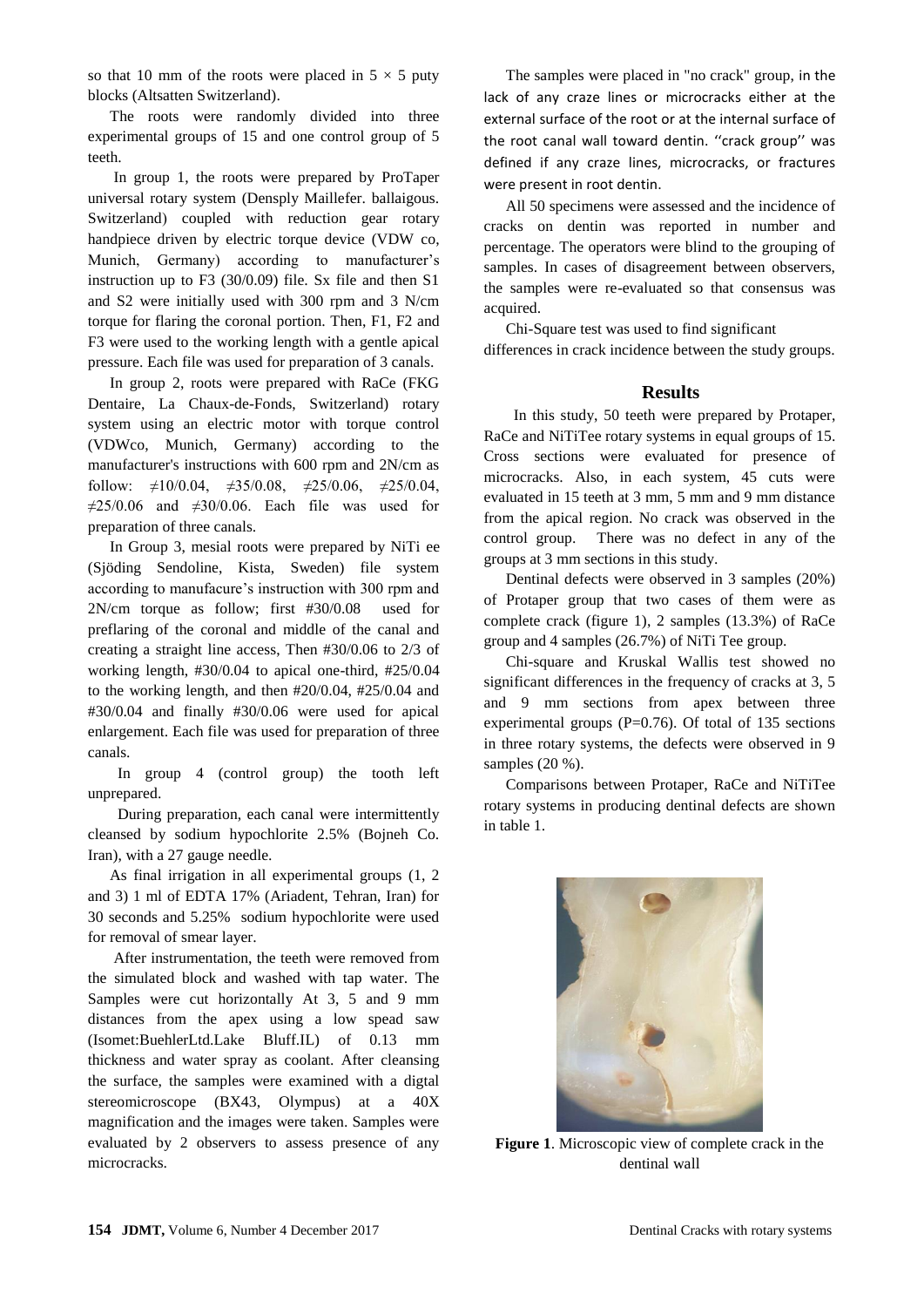| <b>rable 1.</b> Distribution of defiting defects in different foot canal preparation systems |                 |             |                |              |                 |
|----------------------------------------------------------------------------------------------|-----------------|-------------|----------------|--------------|-----------------|
| <b>System</b><br>defect                                                                      | <b>Protaper</b> | RaCe        | <b>NiTiTee</b> | <b>Total</b> | Kruskal-Wallis  |
| <b>Without defect</b>                                                                        | 12 (80%)        | 13(86.7%)   | $11(73.3\%)$   | 36(80%)      |                 |
| With defect                                                                                  | $3*(0, 1, 2)$   | $2*(0,0,2)$ | $4*(0,2,2)$    | $9(20\%)$    | P Value= $0.76$ |
| total                                                                                        | 15(33.3%)       | 15(33.3%)   | 15(33.3%)      | 45(100%)     |                 |

**Table 1.** Distribution of dentinal defects in different root canal preparation systems

**\*** The numbers in parenthesis denote the number of teeth with cracks in 3, 5 and 9-mm sections,

respectively

## **Discussion**

In this in vitro study the occurrence of dentin defect created by three rotary preparation systems were compared. Cutting techniques as an inexpensive and easy method used in the present study provided the opportunity to evaluate the effects of root canal preparation on root dentin through direct observation under magnification. These techniques have been adopted in previous studies [\(3,](#page-4-4) [18\)](#page-5-10). Other methods such as CBCT, a noninvasive method that capable of providing clear imaging of cracks including information on penetration depth in clinical condition and the calculation of stress distribution, and resistance of endodontically treated teeth to fracture in ex vivo enviroment, have also been used for this purpose [\(19-](#page-5-11) [21\)](#page-5-11), Ultrasound that is capable of imaging cracks in simulated tooth structure could pose an important diagnostic aid in the future [\(22\)](#page-5-12).

According to the present study, occurrence of microcracks was observed in all preparation systems. There was no relationship between frequency of cracks and the type of preparation systems. Dentinal defects were observed in 3 (20 %), 2 (13.3%) and 4(26.7%) specimens of Protaper, RaCe and NiTi Tee systems, respectively. Despite the higher number of microcracks in NiTi Tee system, there were no significant differences between groups in terms of frequency. Also, the pattern of defects in 2 of 3 in protaper group was as complete crack.

The study by Salem Milani *et al* , showed that the number of defects and also the frequency of surface cracks of Protaper and Hand instrumentation do not have significant differences and dentinal defects were reported in the 21% protaper [\(9\)](#page-5-0) This finding is consistent with the present study

Similarly, Burklein *et al* did not find any significant differences in incidence of dentinal defects after root canal preparation by Rotary and Reciprocal motion in any of the sections [\(3\)](#page-4-4).

 Previous studies have shown that dentinal defects may be related to the type of preparation systems and methods of sealing the root canals; so far, there has been no way to prevent these types of defects [\(18,](#page-5-10) [23\)](#page-5-13).

The differences between root canal preparation instruments in creating dentinal defects may be related to preparation techniques and the cross-sectional design of the files. RaCe system has a triangular and NiTi Tee has S-shaped cross sectional design and both systems have extremely sharp cut end. While Protaper files have a convex triangular cross section with less cutting efficacy and smaller space for accumulation of dentin debris [\(24\)](#page-5-14).

Due to the grater taper in the tip region and more friction with the canal walls of protaper system, there is possible that more force is imposed on dentinal wall and larger amount of dentin removes that causes weakness of the tooth structure. In the study by Yoldas *et al*, no significant differences were observed in number of defects in dentin after preparation with 4 rotary systems, HERO shaper, Revo-S, Twisted File and Protaper (60%, 25%, 40% and 30% respectively) [\(8\)](#page-5-7).

In a study by Bier *et al*, the ability of nickel-titanium rotary instruments to make dentinal damage was reviewed. This study showed that the crack lines and microcracks occurred in 4% of cases following use of Protaper systems[\(18\)](#page-5-10) while in the present study, the total incidence of crack is 20%

The reason for this difference can be attributed to the selection of premolar teeth in mentioned study which intrinsically have wide canals and the file is less involved with the canal walls.

Studies that compared rotary and manual files found that total fracture in rotary systems are more than manual systems  $(16, 17)$  $(16, 17)$ .

This higher incidence could be related to the higher taper of rotary systems, which is greater than manual files, and can therefore be a factor in the occurrence of dentin fractures; Furthermore, significantly more rotations in the canal which are necessary to complete the preparation with rotary NiTi files as compared with hand files, which may be a promoting factor for crack formation [\(18,](#page-5-10) [24\)](#page-5-14).

The occurrence of microcracks in Liu et al. study were reported 50% for Protaper, 35% for OneShape, and 5% for Reciproc [\(25\)](#page-6-0) Unlike the present study the differences were statistically significant. Liu et al, in another study Reported that apical dentinal detachment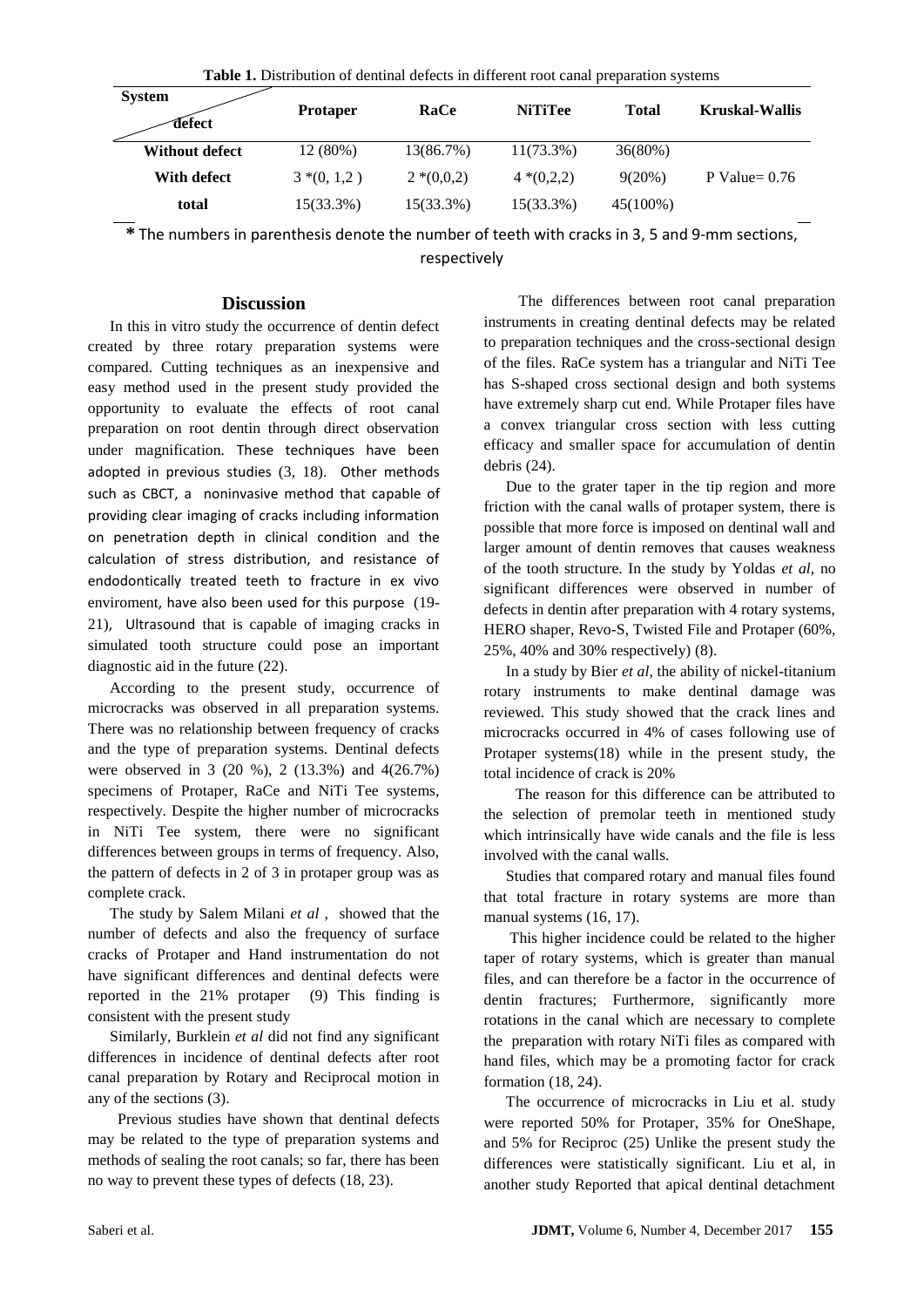developed in 2.5% with hand files and 21.9% with rotary files. Significantly, less cracks and detachments occurred when instrumentation with rotary files was terminated short of AF, as compared with that terminated at or beyond AF [\(17\)](#page-5-9).

Burklein reported that the total incidence of complete and incomplete cracks with 4 rotary and reciprocal systems was 25.4%. Mandibular incisors were used in the mentioned Study and master files  $\neq$ R40 with a 0.06% taper in Reciproc system and F4 in Protaper system and 40/04 in Mtwo system were used. Clearly, greater apical preparation imposes more stress to root canal walls and this may explain the higher incidence of dentinal defects. Similarly, in the present study apical preparation of apical foramen was F3 (30/0.09) for protaper and  $\neq$ 30/0.06 for RaCe and NiTi Tee systems in mesial mandibular roots, increasing the apical size of the canal especially in protaper system can impact on creation and extension of dentinal defects.

Because of the greater apical tapering of finishing files in this study, much more stress is imposed to dentinal walls [\(18\)](#page-5-10). Sathorn et al. concluded that by maintaining the canal size as small as practical, a reduction in fracture susceptibility could be expected [\(26\)](#page-6-1).

The incidence of dentinal defects in addition to the apical size may depends on the preparation techniques and the cross-sectional design of the instruments.

All rotary files in the present study were applied with the crown-down technique. The results of some studies showed an increase in the crack propagation in crown-down preparation technique [\(23,](#page-5-13) [27\)](#page-6-2). However, the effect of single length preparation technique in occurrence of cracks still remains unknown.

No reasonable association has been found between the results of in-vitro studies and clinical conditions regarding microcrack formation. Despite the efforts made to simulate the clinical conditions in in-vitro studies, complete elimination of differences seems impossible as the cracks may exist in areas between the section cuts. Hence, the effects of external factors on the results of several studies still continue to exist. Forces induced during extraction procedures, storage conditions, dentin thickness and number of the samples may also affect the results; in particular, the mechanical properties of the samples that is the subject of debate.

The uniformed tapered preparation and the same number of files was attempted in all groups. Molar teeth were used in this study because of the higher incidence of longitudinal root fracture of these teeth [\(28\)](#page-6-3) as reported in previous studies. Formerly, single rooted teeth were often used for the study of dentinal defects. In this study, the mesial roots of the lower first molar were used. These roots, anatomically have the higher risk of strip perforation. Also, the mentioned teeth were identified to be more prone to fracture [\(28\)](#page-6-3).

Under the condition of this study, the incidence of microcracks with protaper, RaCe and NiTi Tee rotary systems are relatively high and have no significant differences in different systems. Further studies are still needed to evaluate the effects of different apical preparation size, reciprocating motion during root canal preparation, and confounding factors in this area to the outcome of treatment.

#### **Conclusion**

Dentinal cracks were observed in different preparation systems and at different distances from the anatomic apex. Despite the higher frequency of dentinal cracks in NiTi Tee system, there were no significant differences between different systems or various distances from the apex.

#### **Acknowledgements**

This research is a part of academic thesis of student project which has been accepted by the deputy of research of dental school, Zahedan University of medical sciences

#### **References**

- <span id="page-4-0"></span>1. Ingle JI. Ingle's endodontics 6: PMPH-USA; 2008.
- <span id="page-4-1"></span>2. Hin ES, Wu M-K, Wesselink PR, Shemesh H. Effects of self-adjusting file, Mtwo, and ProTaper on the root canal wall. Journal of endodontics. 2013;39(2):262-4.
- <span id="page-4-4"></span>3. Bürklein S, Tsotsis P, Schäfer E. Incidence of dentinal defects after root canal preparation: reciprocating versus rotary instrumentation. Journal of endodontics. 2013;39(4):501-4.
- 4. Topçuoğlu HS, Düzgün S, Kesim B, Tuncay Ö. Incidence of apical crack initiation and propagation during the removal of root canal filling material with ProTaper and Mtwo rotary nickel-titanium retreatment instruments and hand files. Journal of endodontics. 2014;40(7):1009-12.
- <span id="page-4-2"></span>5. Rundquist B, Versluis A. How does canal taper affect root stresses? International endodontic journal. 2006;39(3):226-37.
- <span id="page-4-3"></span>6. Kuzekanani M, Haghani J, Nosrati H. Root and canal morphology of mandibular third molars in an Iranian population. Journal of dental research, dental clinics, dental prospects. 2012;6(3):85.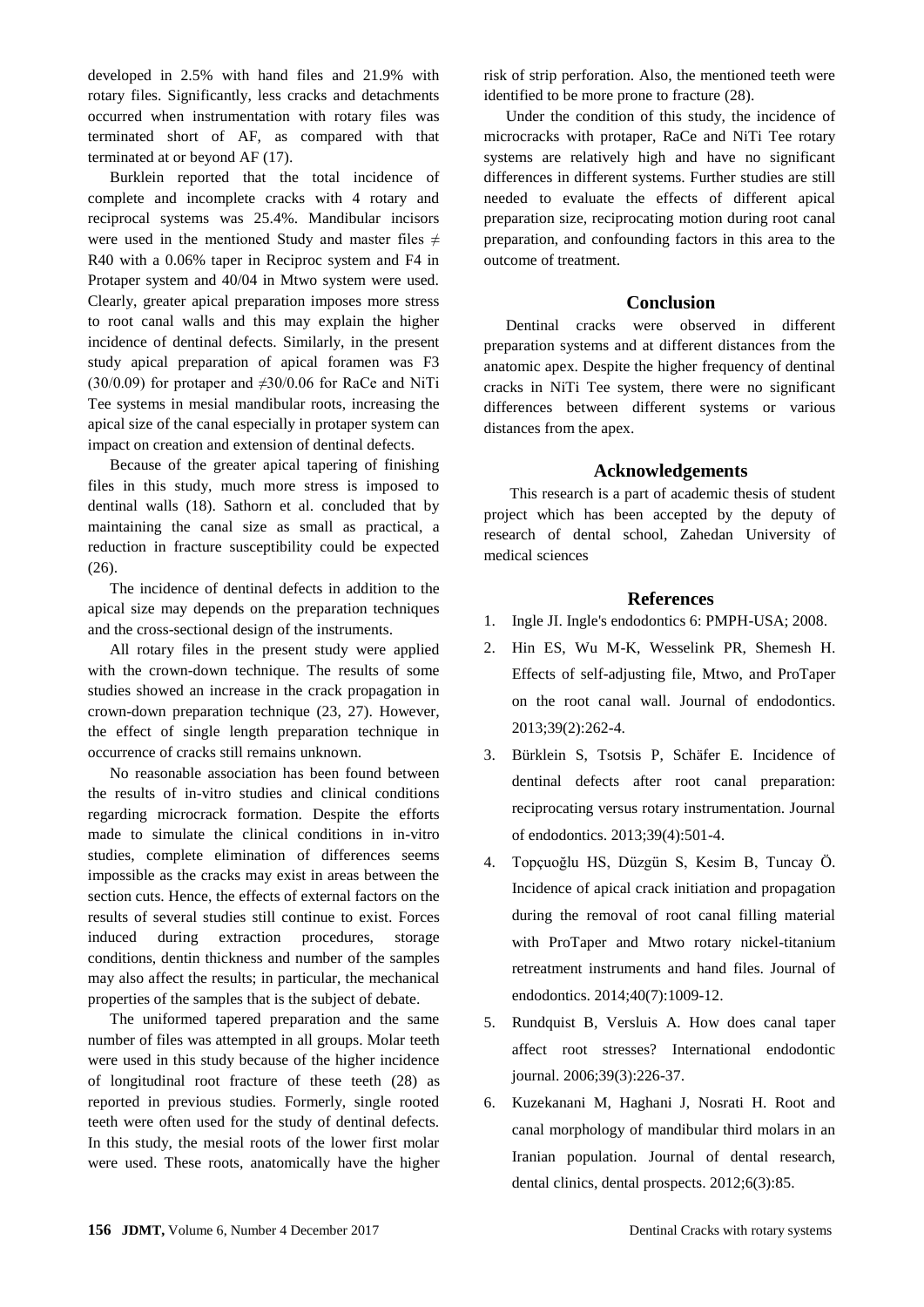- 7. Wilcox LR, Roskelley C, Sutton T. The relationship of root canal enlargement to fingerspreader induced vertical root fracture. Journal of Endodontics. 1997;23(8):533-4.
- <span id="page-5-7"></span>8. Yoldas O, Yilmaz S, Atakan G, Kuden C, Kasan Z. Dentinal microcrack formation during root canal preparations by different NiTi rotary instruments and the self-adjusting file. Journal of endodontics. 2012;38(2):232-5.
- <span id="page-5-0"></span>9. Milani AS, Froughreyhani M, Rahimi S, Jafarabadi MA, Paksefat S. The effect of root canal preparation on the development of dentin cracks. Iranian endodontic journal. 2012;7(4):177.
- <span id="page-5-1"></span>10. Saber S, Nagy M, Schäfer E. Comparative evaluation of the shaping ability of ProTaper Next, iRaCe and Hyflex CM rotary NiTi files in severely curved root canals. International endodontic journal. 2015;48(2):131-6.
- <span id="page-5-2"></span>11. Paqué F, Musch U, Hülsmann M. Comparison of root canal preparation using RaCe and ProTaper rotary Ni‐Ti instruments. International endodontic journal. 2005;38(1):8-16.
- <span id="page-5-3"></span>12. Schäfer E, Vlassis M. Comparative investigation of two rotary nickel–titanium instruments: ProTaper versus RaCe. Part 2. Cleaning effectiveness and shaping ability in severely curved root canals of extracted teeth. International endodontic journal. 2004;37(4):239-48.
- <span id="page-5-4"></span>13. Jodway B, Hülsmann M. A comparative study of root canal preparation with NiTi‐TEE and K3 rotary Ni‐Ti instruments. International endodontic journal. 2006;39(1):71-80.
- <span id="page-5-5"></span>14. Kim H-C, Lee M-H, Yum J, Versluis A, Lee C-J, Kim B-M. Potential relationship between design of nickel-titanium rotary instruments and vertical root fracture. Journal of endodontics. 2010;36(7):1195- 9.
- <span id="page-5-6"></span>15. Capar ID, Uysal B, Ok E, Arslan H. Effect of the size of the apical enlargement with rotary instruments, single-cone filling, post space preparation with drills, fiber post removal, and root canal filling removal on apical crack initiation and

propagation. Journal of endodontics. 2015;41(2):253-6.

- <span id="page-5-8"></span>16. Monga P, Bajaj N, Mahajan P, Garg S. Comparison of incidence of dentinal defects after root canal preparation with continuous rotation and reciprocating instrumentation. Singapore dental journal. 2015;36:29-33.
- <span id="page-5-9"></span>17. Liu R, Kaiwar A, Shemesh H, Wesselink PR, Hou B, Wu M-K. Incidence of apical root cracks and apical dentinal detachments after canal preparation with hand and rotary files at different instrumentation lengths. Journal of endodontics. 2013;39(1):129-32.
- <span id="page-5-10"></span>18. Bier CAS, Shemesh H, Tanomaru-Filho M, Wesselink PR, Wu M-K. The ability of different nickel-titanium rotary instruments to induce dentinal damage during canal preparation. Journal of Endodontics. 2009;35(2):236-8.
- <span id="page-5-11"></span>19. Ceyhanli K, Erdilek N, Tatar I, Celik D. Comparison of ProTaper, RaCe and Safesider instruments in the induction of dentinal microcracks: a micro‐CT study. International endodontic journal. 2016;49(7):684-9.
- 20. Obermayr G, Walton RE, Leary JM, Krell KV. Vertical root fracture and relative deformation during obturation and post cementation. The Journal of prosthetic dentistry. 1991;66(2):181-7.
- 21. Lertchirakarn V, Palamara JE, Messer HH. Load and strain during lateral condensation and vertical root fracture. Journal of endodontics. 1999;25(2):99-104.
- <span id="page-5-12"></span>22. Lubisich EB, Hilton TJ, Ferracane J. Cracked teeth: a review of the literature. Journal of Esthetic and Restorative Dentistry. 2010;22(3):158-67.
- <span id="page-5-13"></span>23. Shemesh H, Bier C, Wu MK, Tanomaru‐Filho M, Wesselink P. The effects of canal preparation and filling on the incidence of dentinal defects. International endodontic journal. 2009;42(3):208- 13.
- <span id="page-5-14"></span>24. Bürklein S, Hinschitza K, Dammaschke T, Schäfer E. Shaping ability and cleaning effectiveness of two single‐file systems in severely curved root canals of